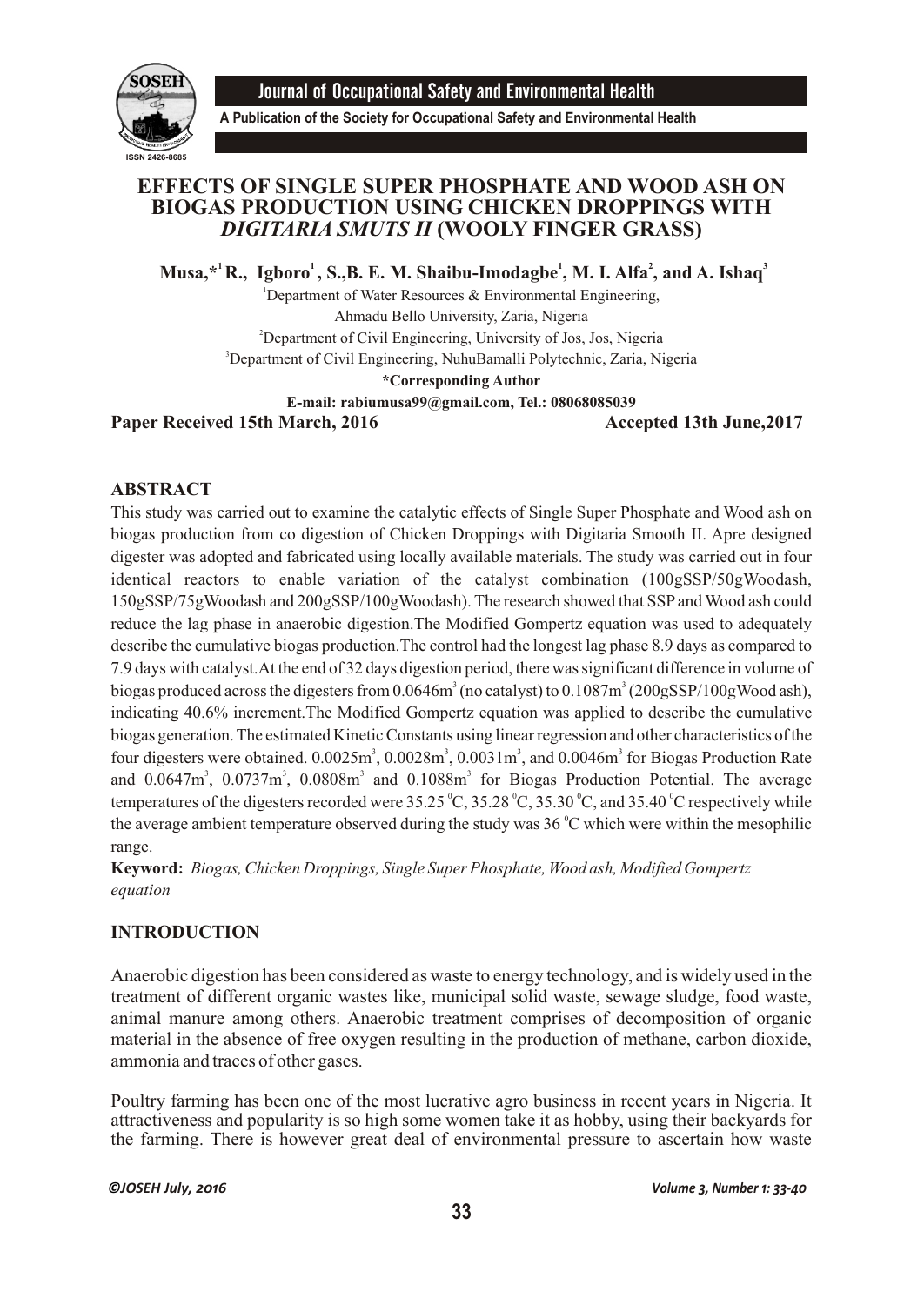generated from poultry can best be handled. These wastes in the absence of appropriate disposal methods can cause adverse environmental and health problems such as pathogen contamination, greenhouse gases, air borne ammonia and odour. Biogas as a renewable energy source could be a relative means of solving the problems constituted by these wastes. Which will in turn tackle the challenges of rising energy prices and creating sustainable development in Nigeria. It is one of the cheapest forms of energy and hence will serve as a way of creating wealth.

Igboro (2011) stated that, with the rapidly increasing waste generation threatening to prevent humans from carrying out their activities for lack of space, the society is therefore faced with the choice to either allow this biomass waste to continue polluting the environment, methane and carbon dioxide production to continue to increase global warming or boldly take the initiative of converting the biomass into alternative energy.

It is important to note that in biogas, the substrate basically organic wastes helps in environmental cleanup, it produces lower CO, emissions compared to fossil fuels. The sources of Anaerobic Digestion can be classified as either industrial waste and waste water, Sewage sludge, Farm waste, Municipal solid waste, or Green waste. (Alfa, 2013).

Over the years, a lot of research has been made to produce gas from various bio degradable materials. In this study, the effectiveness of SSP (Single Super Phosphate) and Wood ash to accelerate the rate of digestion to produce biogas in batch operation was assessed.The scope of this research was limited to the studying of effects of SSP and Wood ash on biogas production using Chicken Droppings with grass, and also the cumulative biogas production using the modified Gompertz kinetic equation.

# **MATERIALS AND METHOD**

## **Substrate Collection and Slurry Preparation**

Chicken droppings was obtained from Salma Farms Kaduna, dried for a period of 3 weeks and pounded to enhance better mixing, *Digitaria Smuts II* obtained from National Animal Protection and Research Institute (NAPRI), Zaria was dried for forty days. Single Super Phosphate obtained from Kawo Market Kaduna was pounded also using mortar and pestle then sieved and ash collected from burnt wood used for house hold cooking were taken together with the feedstock to the study site (Department of Water Resources and Environmental Engineering Biogas Garden, ABU, Zaria). Partly decomposed slaughter house waste was used as inoculum in this study.

1090.64g grass and 363.55g Chicken droppings were measured into Digester A (Control). Same <sup>2</sup> quantity of grass with Chicken droppings were measured into digesters  $B_2$ ,  $C_2$  and  $D_2$  with 100gSSP/50gAsh, 150gSSP/75gAsh and 200gSSP/100gAsh respectively. Slaughter house waste (inoculum) with warm water was added and stirred continuously for about 30s. A clear space of 10% of reactor volume was left for fermentation and gas production.

## **Measurement of Gas Production**

The gas holder were calibrated to enable the reading of the daily gas production of the four substrates in the anaerobic digesters the daily gas production measurement was done just before sun set. The produced biogas was measured by adopting the method previously described by Alfa *et al* (2014). It involves computation of the volume of gas holder above the water jacket.

## **Model Description of Cumulative Biogas Production**

The Modified Gompertz Kinetic equation is as shown in Eq. (1):

$$
R = exp\left[\begin{array}{c} exp\left[\begin{array}{c} Bxe & \wedge \\ A \end{array}\right] & \wedge \end{array}\right] \quad \dots \quad \dots \quad \dots \quad (2)
$$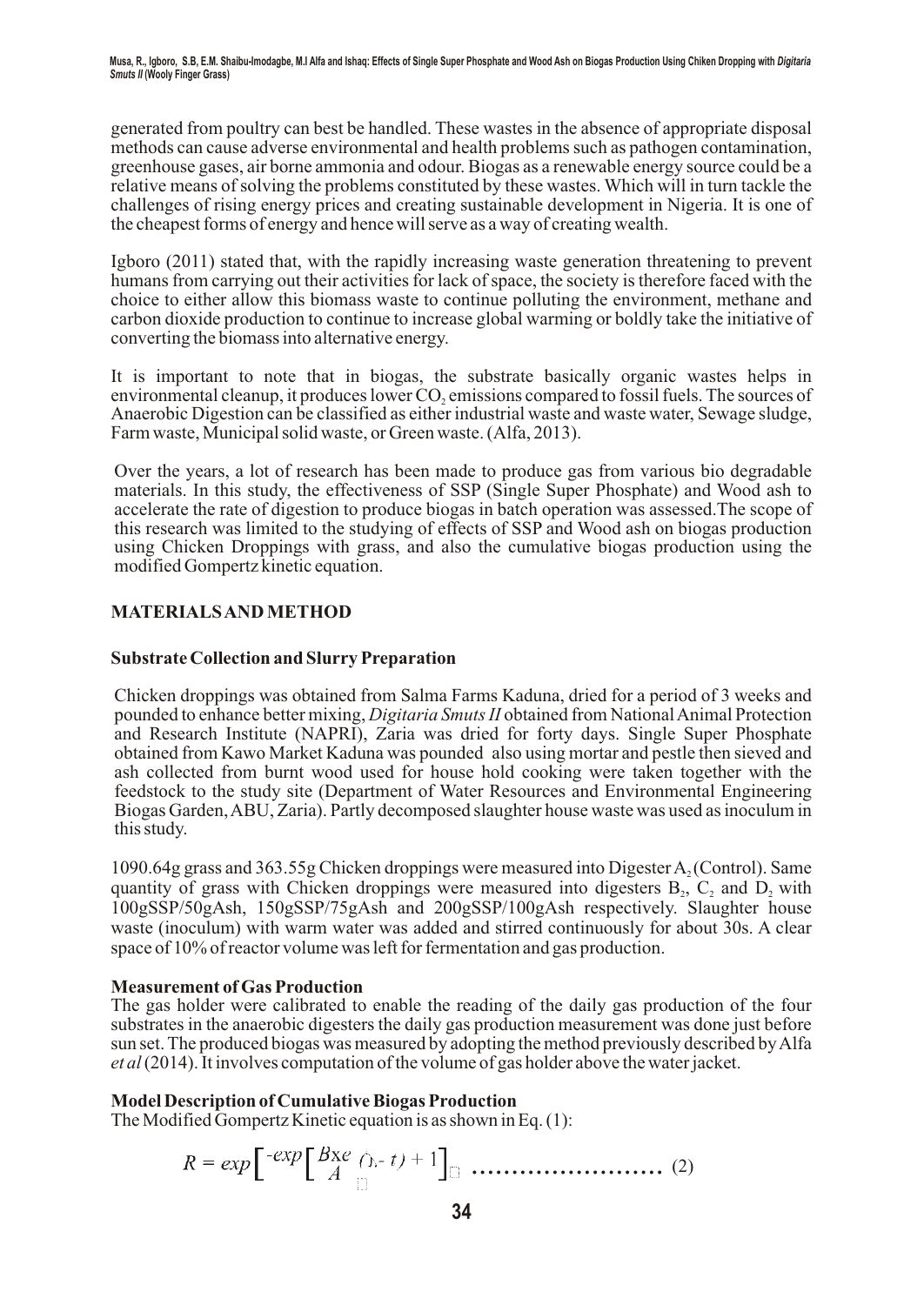*Where; R = Cumulative Biogas Produced (m<sup>3</sup>) at any time (t)* 

- *3 A = Biogas Production Potential (m )*
- *3 B = Maximum Biogas Potential (m /day)*
- *B* = *Maximum Biogas Potential (m /aay)*<br>  $\hat{b}$  = Lag phase (days), which is the minimum time taken to produce biogas or time taken for bacteria to acclimatize to the environment in days

The Constant A, B and  $\hat{b}$  were determined using the linear regression approach with the aid of the solver function of MS Excel Toolpak. The equation was utilized by researchers to study the cumulative methane production in biogas production. LAY *et al.* (1996) applied this equation to study bacteria growth. BUDIYINO *et al.* (2010) and Momoh (2011) also utilized this modified equation to describe biogas yield from cattle manure and co-digestion of horse manure and cow dung respectively.

## **RESULTS AND DISCUSSIONS**

The experimental results obtained during the monitoring period in the study were tabulated and analyzed using statistical methods. They are presented in tables, graphs, and bar charts, and discussed as follows.

### **Daily Gas Production**

Figure 1 shows the daily biogas production from Co digestion of Chicken Droppings with *Digitaria Smut II.* The peaks shows daily fluctuation in biogas produced using Chicken droppings with grass.The fluctuation could be attributed to possible variation in environmental conditions which affected the microbial activities in the system. The set up with more percentage of single superphosphate and wood ash  $(D<sub>2</sub>)$  produces more gas while there were no significant difference in the other three setup, whereas the control (without catalyst) produces the least gas at the end of 32-day RT. Gas production was highest on the  $26<sup>th</sup>$  day for all the set up as shown in figure 1.



**Fig. 1 Daily Biogas Production** 

### **Weekly Gas Production from Chicken Droppings with Grass**

Although, gas production started from the first week of setup. Appreciable Production was obtained in the second week, while production was maximum in the third and fort weeks. The gas production improved daily as the substrate fermented further as seen in figure 2.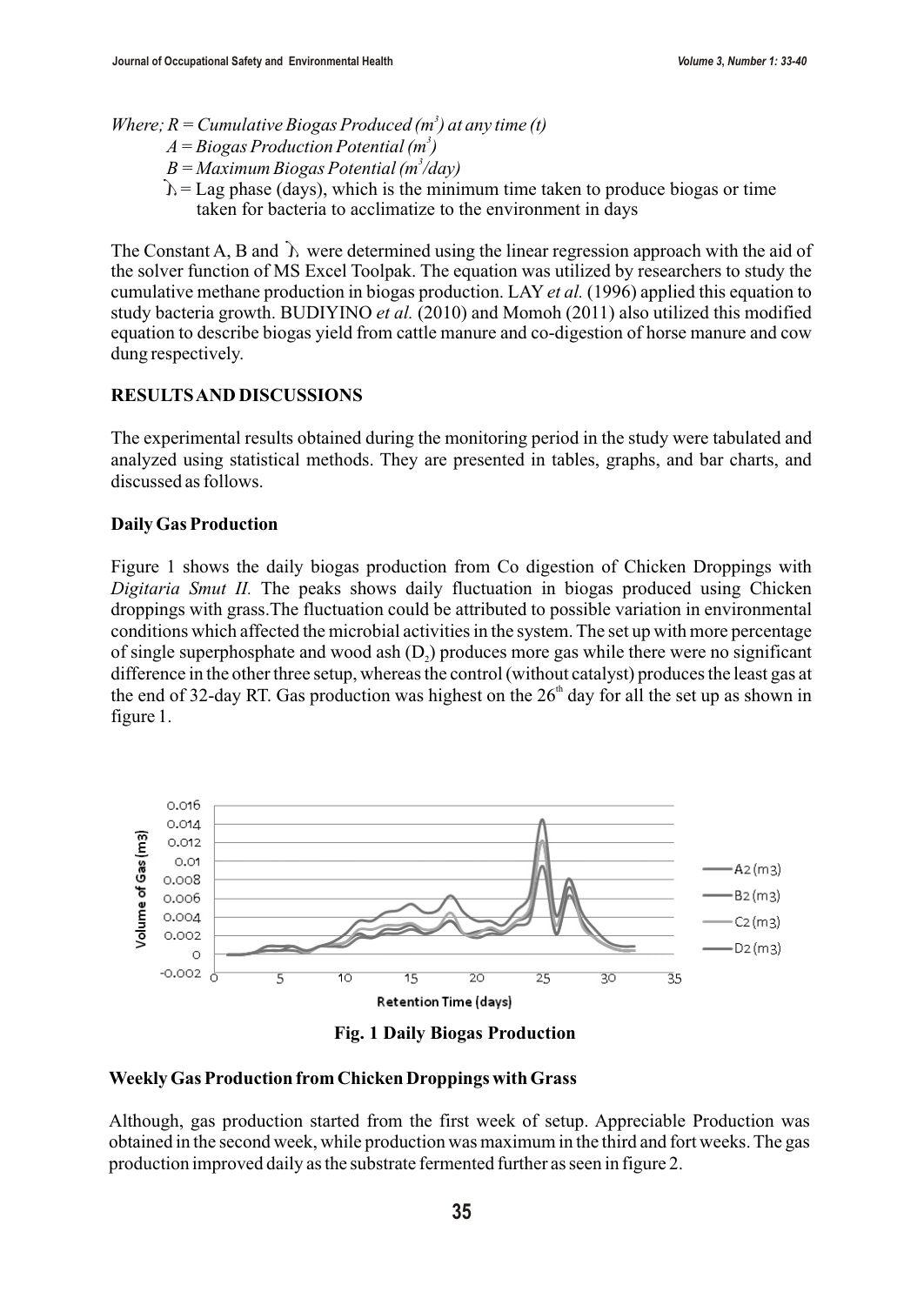Musa, R., Igboro, S.B, E.M. Shaibu-Imodagbe, M.I Alfa and Ishaq: Effects of Single Super Phosphate and Wood Ash on Biogas Production Using Chiken Dropping with Digitaria *Smuts II* **(Wooly Finger Grass)**



 $AA2$  **B2**  $C2$  **D2** 

#### **Fig. 2 Weekly Biogas Production**

#### **Monitoring of Operational Parameters**

The pH for each of the four substrates was measured before and after digestion. The daily temperatures were also adequately monitored, these generated the results shown in Table 1 and Table 2.

#### *pH Before and After Digestion*

| Table. 1 pH of the Substrate Before and After Digestion |                  |                |                |                  |  |  |
|---------------------------------------------------------|------------------|----------------|----------------|------------------|--|--|
| <b>Feedstock pH</b>                                     | $\mathbf{A}_{2}$ | $\mathbf{B}_2$ | C <sub>2</sub> | $\mathbf{D}_{2}$ |  |  |
| <b>Before Digestion</b>                                 | 5.9              | 55             | 5.2            | 5.2              |  |  |
| <b>After Digestion</b>                                  | 7 O              | 67             | 67             | 6.9              |  |  |

#### **Table. 1 pH of the Substrate Before and After Digestion**

The results of pH measured immediately after preparation depicted slight acidic conditions ranging 5.2 5.9 with control having the highest pH value, while the treatments with 150gSSP/75gAsh and 200gSSP/100gAsh had the least pH value. This indicated that there was an increase in acidity as the proportion of SSP and ash increased in the bio reactors. A slightly different trend was observed after digestion. Even though the pH of the control was still the highest about neutral (pH7). The lower proportion of the catalyst (100gSSP/50gash and 150gSSP/75gash) were least indicating reduced acidity after digestion.

#### *Average Daily Digester and Ambient Temperature*

Table 2 shows average of the daily temperature recorded during digestion period across the bio reactors, as well as the average ambient Samaru temperature.

| <b>Table 2 Temperatures</b> |  |
|-----------------------------|--|
|-----------------------------|--|

| <b>Average Temperature</b> | A <sub>2</sub> | B <sub>2</sub> | C <sub>2</sub> | $\mathbf{D}_2$ |
|----------------------------|----------------|----------------|----------------|----------------|
| Digester $(^{\circ}C)$     | 35.25          | 35.28          | 35.30          | 35.40          |
| Ambient $(^{\circ}C)$      | $\sim$         | $\sim$         | 36.1           |                |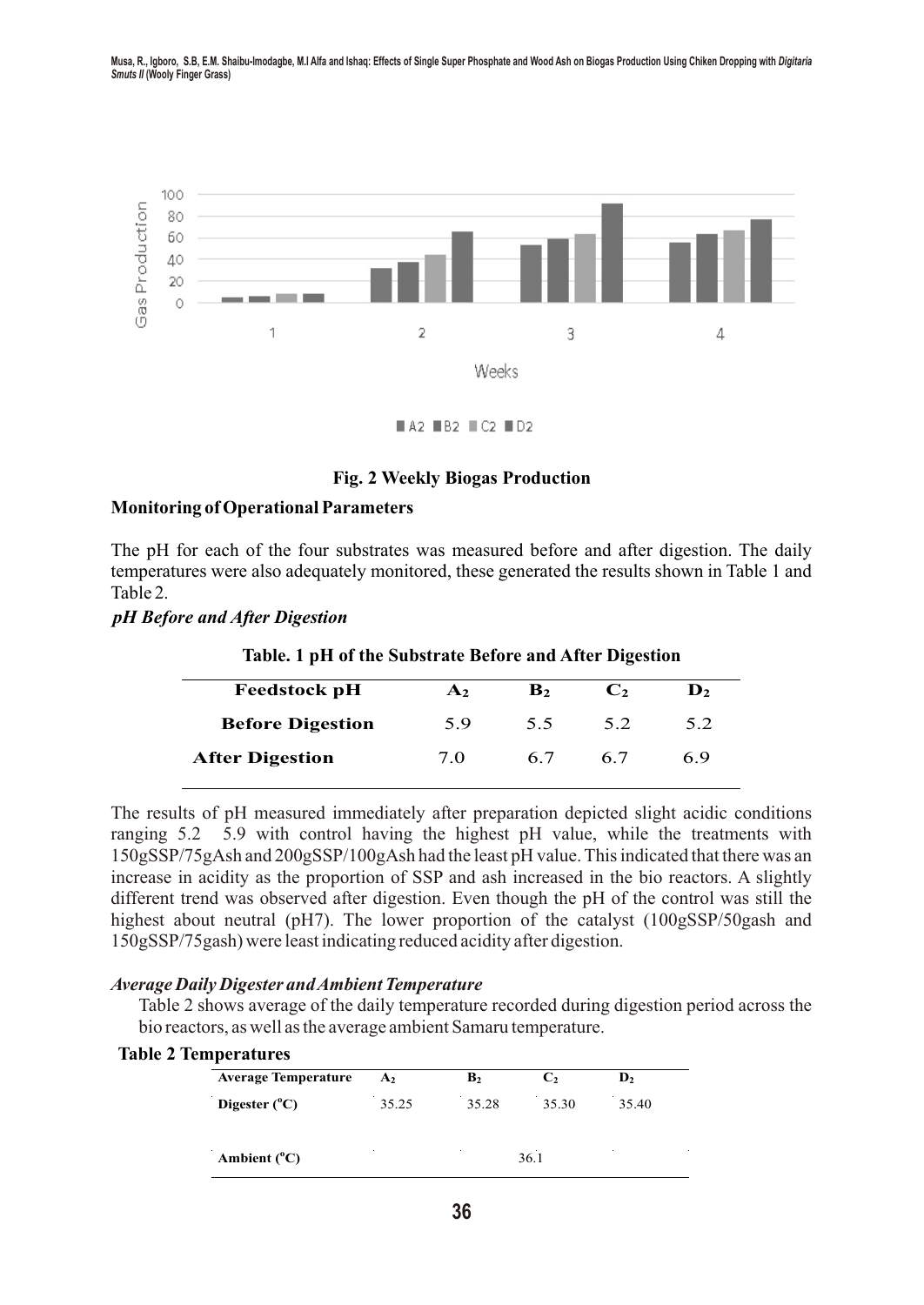## **Scrubbing of the Biogas**

The gas produced was burnt after the daily readings has been recorded. Despite the fact that blue flame is an evidence of high methane concentration, this was not obtained at the early stages of burning due to the presence of  $C_2O$  and  $H_2S$ . This necessitated scrubbing the biogas to remove the C<sub>2</sub>O and H<sub>2</sub>S by passing it through water and saturated wood ash respectively to achieve blue flame. Plates 1 and 2 shows the scrubbing set up and flaming of the biogas.



**Plate 1: Scrubbing Plate 2: Flaming** 

**Biogas Kinetic Parameters**

Biogas production in the four digesters were measured until production reduced significantly. The modified Gompertz equation was then used to fit the cumulative daily biogas production which was observed to adequately describe the biogas production from these substrates. The estimated kinetic constants using linear regression and other characteristics of the digesters  $A_2$  to  $D_2$  are shown in the Table 3.

| <b>Digesters</b> | <b>Quantity of Substrate</b>                                           | <b>Biogas</b><br><b>Production</b><br>Rate $(m^3/Day)$ | <b>Biogas</b><br>Production<br>Potential $(m^3)$ | 5, Lag Phase<br>(Days) | <b>R</b> Square<br>$(\mathbb{R}^2)$ |
|------------------|------------------------------------------------------------------------|--------------------------------------------------------|--------------------------------------------------|------------------------|-------------------------------------|
| A <sub>2</sub>   | 1090g Chicken Droppings<br>with 364g Grass                             | 0.0025                                                 | 0.0647                                           | 8.88                   | 0.9973                              |
| B <sub>2</sub>   | 1090g Chicken Droppings<br>with 364g Grass and<br>100gSSP with 50gAsh  | 0.0028                                                 | 0.0737                                           | 8.571                  | 0.9969                              |
| C <sub>2</sub>   | 1090g Chicken Droppings<br>with 364g Grass and<br>150gSSP with 75gAsh  | 0.0031                                                 | 0.0808                                           | 7.935                  | 0.9974                              |
| $\mathbf{D}_2$   | 1090g Chicken Droppings<br>with 364g Grass and<br>200gSSP with 100gAsh |                                                        |                                                  |                        |                                     |
|                  |                                                                        | 0.0046                                                 | 0.1088                                           | 8.565                  | 0.9971                              |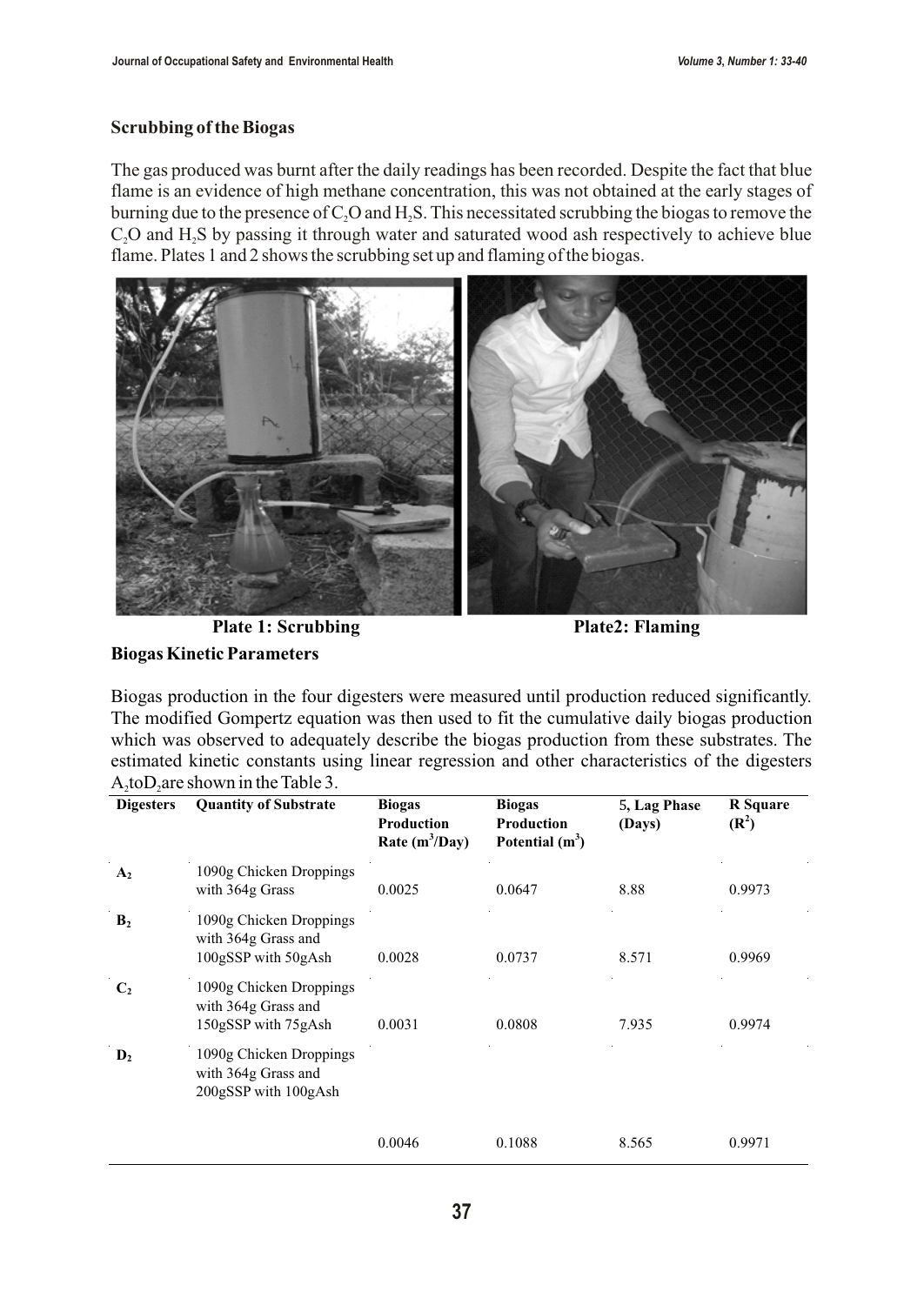Musa, R., loboro, S.B. E.M. Shaibu-Imodagbe, M.I Alfa and Ishag: Effects of Single Super Phosphate and Wood Ash on Biogas Production Using Chiken Dropping with Digitaria *Smuts II* **(Wooly Finger Grass)**

From the table, it is observed that digester D, has the highest biogas production potential of  $3.1088m<sup>3</sup>$  at a biogas production rate of 0.0046m<sup>3</sup> with a lag phase of 8.6days. Digester D, contains more quantity of SSP and wood ash which is an indication that they are a good source of catalyst to increase the volume of biogas production using Chicken droppings with *Digitaria Smuts II*. The modified Gompertz equation was observed to adequately describe biogas production with a goodness of fit  $(R^2)$  as shown in Table 3.

#### *Experimental data Vs Modified Gompertz Model for Biogas Production*

Figures below shows the experimental pattern for biogas production for the four substrates digested with their corresponding modified gompertz kinetic data.



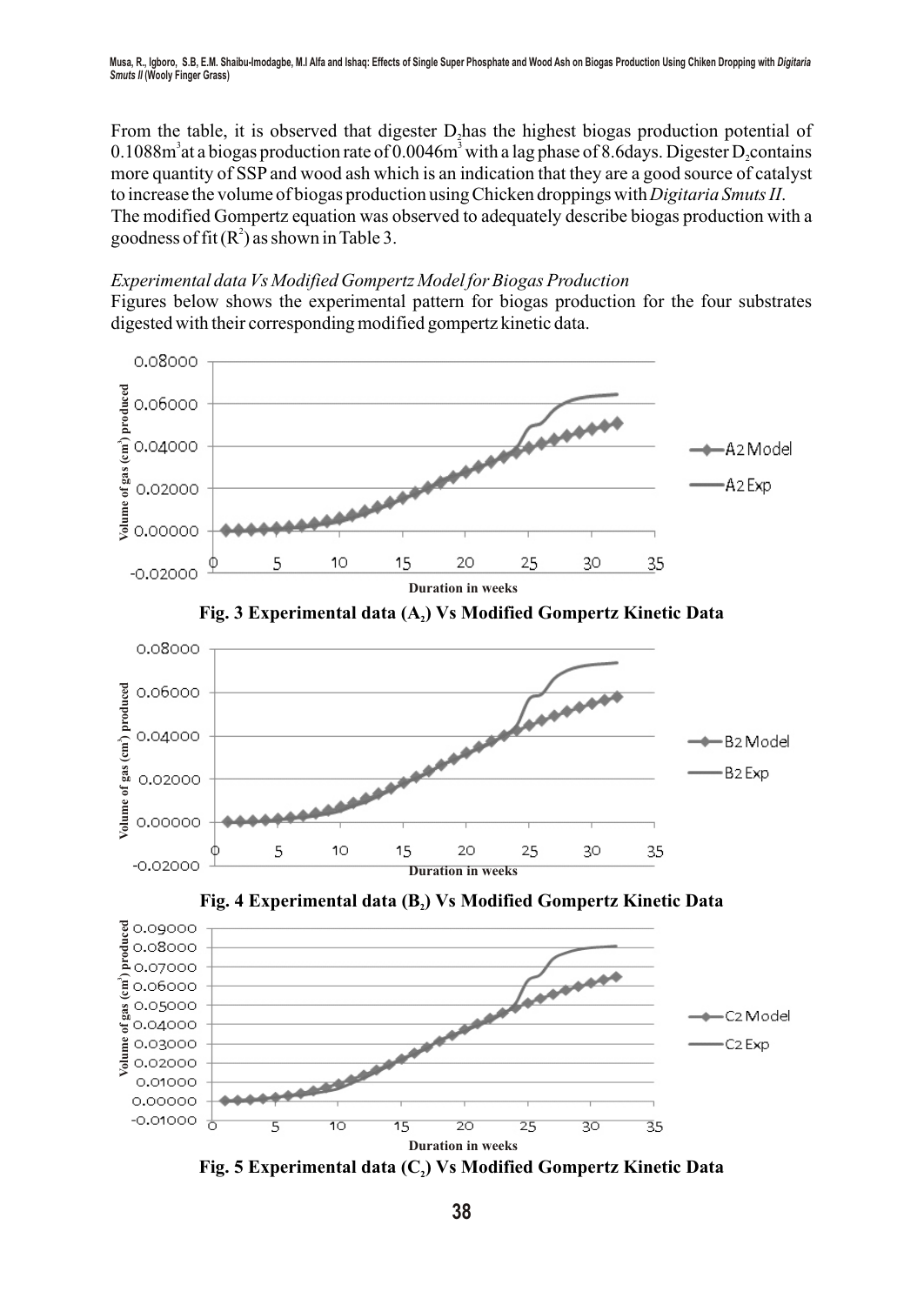

**Fig. 6 Experimental data (D<sup>2</sup> ) Vs Modified Gompertz Kinetic Data**

From Figures (3 to 6), the experimental data fits with modified gompertz model perfectly except towards the end of the reaction. This is possibly due to sudden drop in temperature which greatly affected the rate of microbial activities in the system. 0.9973, 0.9969, 0.9974, 0.9971 indicated a very good goodness of fit  $(R^2)$  as seen in Table 3.

#### **CONCLUSION**

This paper identified that single super phosphate (SSP) and wood ash can be used to increase the volume of biogas production from using Chicken dropping*.*

There was increase in total gas production for the 32 days retention time for co digestion of Chicken droppings with *Digitaria Smuts II* from  $0.0646m<sup>3</sup>$  (no catalyst) to  $0.1087m<sup>3</sup>$ (200gSSP/100gWood ash), indicating 40.6% increment.

The temperature measured ranged from  $25 - 45^{\circ}$ C which indicate that the digester operated within the mesophilic temperature range. This study was also able to show that digesters can conveniently operate within this range of temperature in Samaru (Igboro, 2011 and Alfa, 2013).In addition, Modified gompertz kinetic equation was used to adequately describe the cumulative of biogas produced with high goodness of fit (R- square). In addition, the model was used to predict the biogas production potential for each substrate digested.

Water and saturated wood ash were used to remove hydrogen sulphide and carbon dioxide. This was done to achieve clean blue flame which indicated the presence of methane.

### **REFERENCES**

- Alfa M. I. (2013). Comparative Evaluation of Biogas Production from Cow Dung, Chicken Droppings and *Cymbopogoncitratus*(lemon grass) as activative energy source in Nigeria. MSc Thesis Presented to the Department of Water Resources and Environmental Engineering, Ahmadu Bello University, Zaria Nigeria.
- Alfa, I., Dahunsi, S., Iorhemen, O., Okafor, C., & Ajayi, S. (2014). Comparative evaluation of biogas production from Poultry droppings, Cow dung and Lemon grass. *Bioresource Technology, 157*, 270-277.
- Anonymous (2012). Beginnners Guide to Biogas, the University of Adelaide. Available on http://www.anaerobic-digestion.com/html/biogas-production-and-explosion.php (30/01/2012)